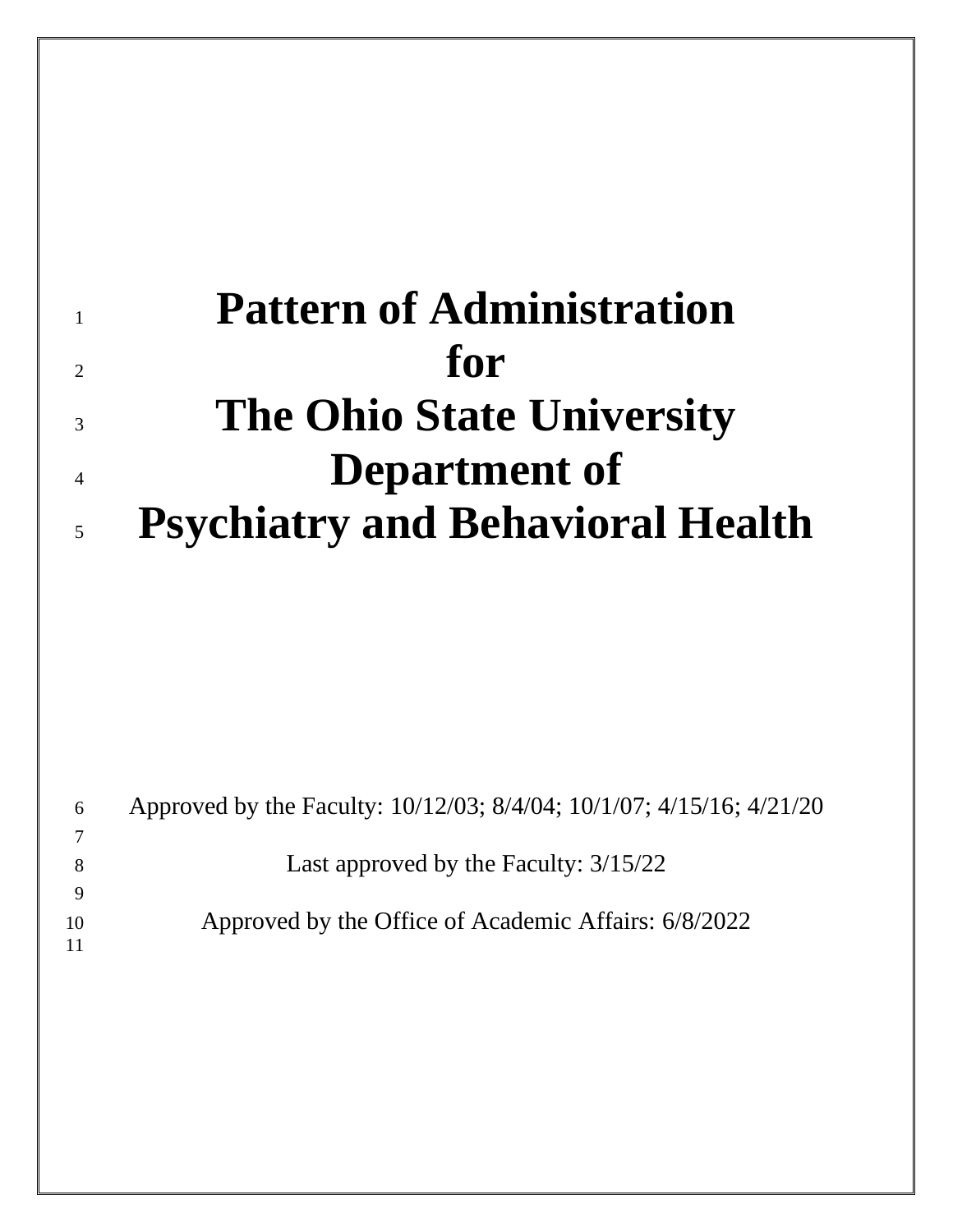| 1                   |              |                          |  |  |  |  |
|---------------------|--------------|--------------------------|--|--|--|--|
| $\overline{2}$<br>3 |              | <b>Table of Contents</b> |  |  |  |  |
| $\overline{4}$      | $\mathbf I$  |                          |  |  |  |  |
| 5                   | $\mathbf{I}$ |                          |  |  |  |  |
| 6                   | III          |                          |  |  |  |  |
| 7                   | IV           |                          |  |  |  |  |
| 8                   | V            |                          |  |  |  |  |
| 9                   | VI           |                          |  |  |  |  |
| 10                  | <b>VII</b>   |                          |  |  |  |  |
| 11                  |              | A                        |  |  |  |  |
| 12                  |              | B                        |  |  |  |  |
| 13                  |              | $\mathcal{C}$            |  |  |  |  |
| 14                  | <b>VIII</b>  |                          |  |  |  |  |
| 15                  | IX           |                          |  |  |  |  |
| 16                  |              | A                        |  |  |  |  |
| 17                  |              | B                        |  |  |  |  |
| 18                  |              | $\mathsf{C}$             |  |  |  |  |
| 19                  |              | D                        |  |  |  |  |
| 20                  |              | E                        |  |  |  |  |
| 21                  | X            |                          |  |  |  |  |
| 22                  | XI           |                          |  |  |  |  |
| 23                  | XII          |                          |  |  |  |  |
| 24                  |              | A.                       |  |  |  |  |
| 25                  |              | <b>B.</b>                |  |  |  |  |
| 26                  |              | $\mathsf{C}$             |  |  |  |  |
| 27                  |              | D.                       |  |  |  |  |
| 28                  | <b>XIII</b>  |                          |  |  |  |  |
| 29                  | <b>XIV</b>   |                          |  |  |  |  |
| 30                  | XV           |                          |  |  |  |  |
| 31                  |              | A                        |  |  |  |  |
| 32                  |              | B                        |  |  |  |  |
| 33                  |              | $\mathcal{C}$            |  |  |  |  |
| 34                  |              | D                        |  |  |  |  |
| 35                  |              | E                        |  |  |  |  |
| 36                  |              | $\mathbf{F}$             |  |  |  |  |
| 37                  |              | G                        |  |  |  |  |
| 38                  |              |                          |  |  |  |  |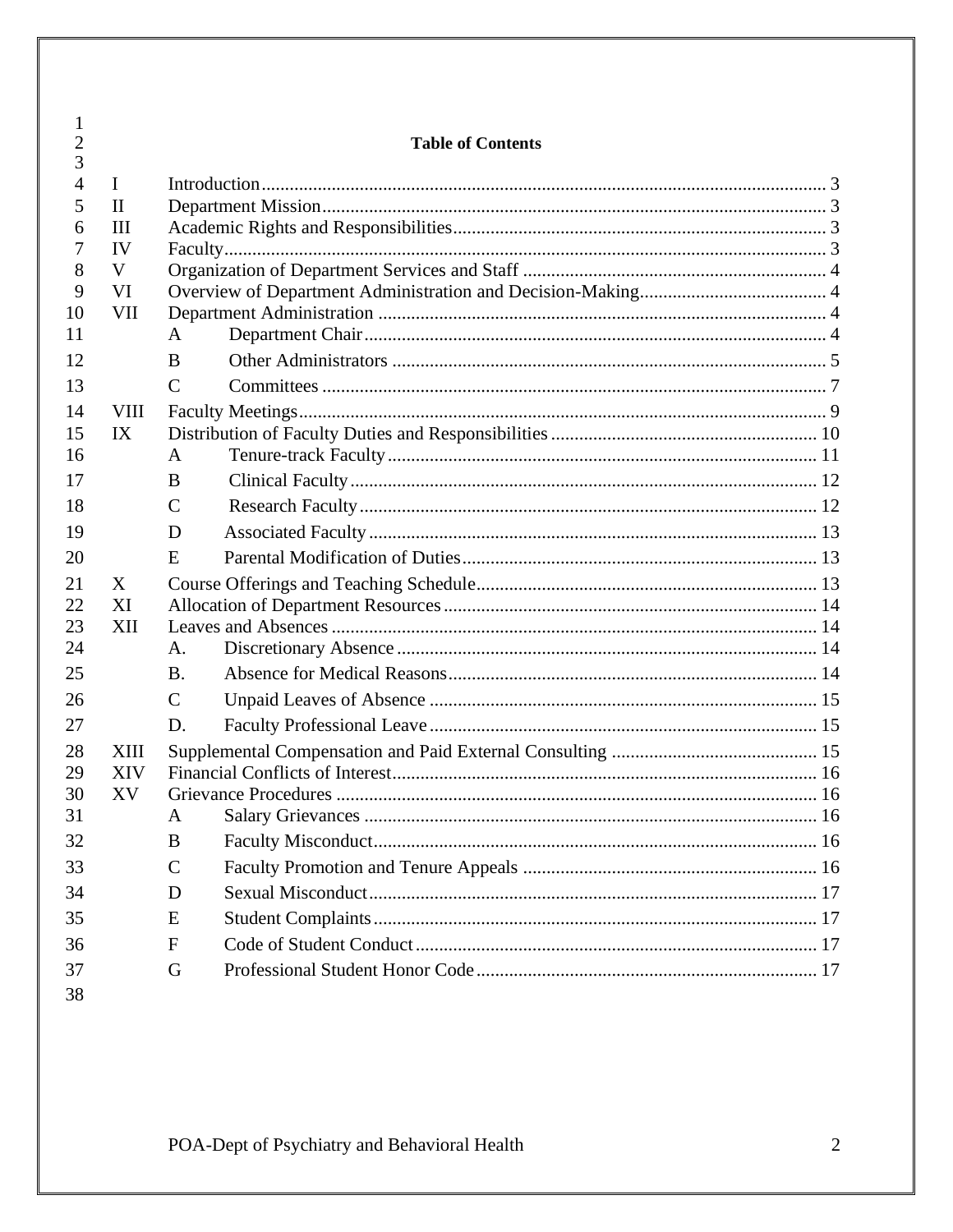# <span id="page-2-0"></span>**I Introduction**

 $\frac{2}{3}$ 3 This document provides a brief description of the Department of Psychiatry and Behavioral Health as<br>4 well as a description of its guidelines and procedures. It supplements the Rules of the University Facu 4 well as a description of its guidelines and procedures. It supplements the **Rules of the University Faculty**,<br>5 and other policies and procedures of the university to which the TIU and its faculty are subject. The latter and other policies and procedures of the university to which the TIU and its faculty are subject. The latter rules, policies and procedures, and changes in them, take precedence over statements in this document. 

8 This Pattern of Administration is subject to continuing revision. It must be reviewed and either revised or<br>9 reaffirmed on appointment or reappointment of the department chair. However, revisions may be made at reaffirmed on appointment or reappointment of the department chair. However, revisions may be made at any time as needed. All revisions, as well as periodic reaffirmation, are subject to approval by the college office and the Office of Academic Affairs. 

# <span id="page-2-1"></span>**II Department Mission**

 The Department of Psychiatry and Behavioral Health is dedicated to the following activities: education of skilled professionals in clinical psychiatry, psychology, neuroscience, and related disciplines; discovery, evaluation and dissemination of new treatments, knowledge and technology; and the provision of innovative solutions for improving health, with an emphasis on personalized health care.

#### <span id="page-2-2"></span> **III Academic Rights and Responsibilities**

22 In April 2006, the university issued a [reaffirmation](https://oaa.osu.edu/rightsandresponsibilities.html) of academic rights, responsibilities, and processes for addressing concerns. 

# <span id="page-2-3"></span>**IV Faculty**

 $\frac{26}{27}$ Faculty Rule  $\frac{3335-5-19}{2}$  defines the types of faculty appointments possible at The Ohio State University and the rights and restrictions associated with each type of appointment. For purposes of governance, the faculty of this department includes tenure-track, clinical, and research faculty with compensated FTEs of at least 50% in the department, and associated faculty.

The Department of Psychiatry and Behavioral Health makes clinical appointments. Clinical faculty titles

33 are assistant professor of clinical Psychiatry and Behavioral Health, associate professor of clinical Psychiatry and Behavioral Health. The Psychiatry and Behavioral Health, and professor of clinical Psychiatry and Behavioral Health. The

appointment cap on clinical faculty in relation to the total of tenure-track, clinical, and research faculty is

36 established in the [college pattern of administration.](http://oaa.osu.edu/governance) This department has a long tradition of extending

governance rights to clinical faculty. Clinical faculty may vote in all matters of departmental governance

except tenure-track appointment, promotion and tenure decisions and research appointment and

- promotion decisions.
- 

The Department of Psychiatry and Behavioral Health makes research appointments. Research faculty

titles are research assistant professor of Psychiatry and Behavioral Health, research associate professor of

- Psychiatry and Behavioral Health, and research professor of Psychiatry and Behavioral Health. Research
- faculty can comprise no more than 20% of the tenure-track faculty. On 4/21/20 the department faculty
- voted to extend governance rights to research faculty. Research faculty may vote in all matters of
- departmental governance except tenure-track appointment, promotion and tenure decisions and clinical appointment and promotion decisions.
- 

Emerita/us faculty in this department are invited to participate in discussions on non-personnel matters,

- but may not participate in personnel matters, including promotion and tenure reviews, and may not vote
- on any matter.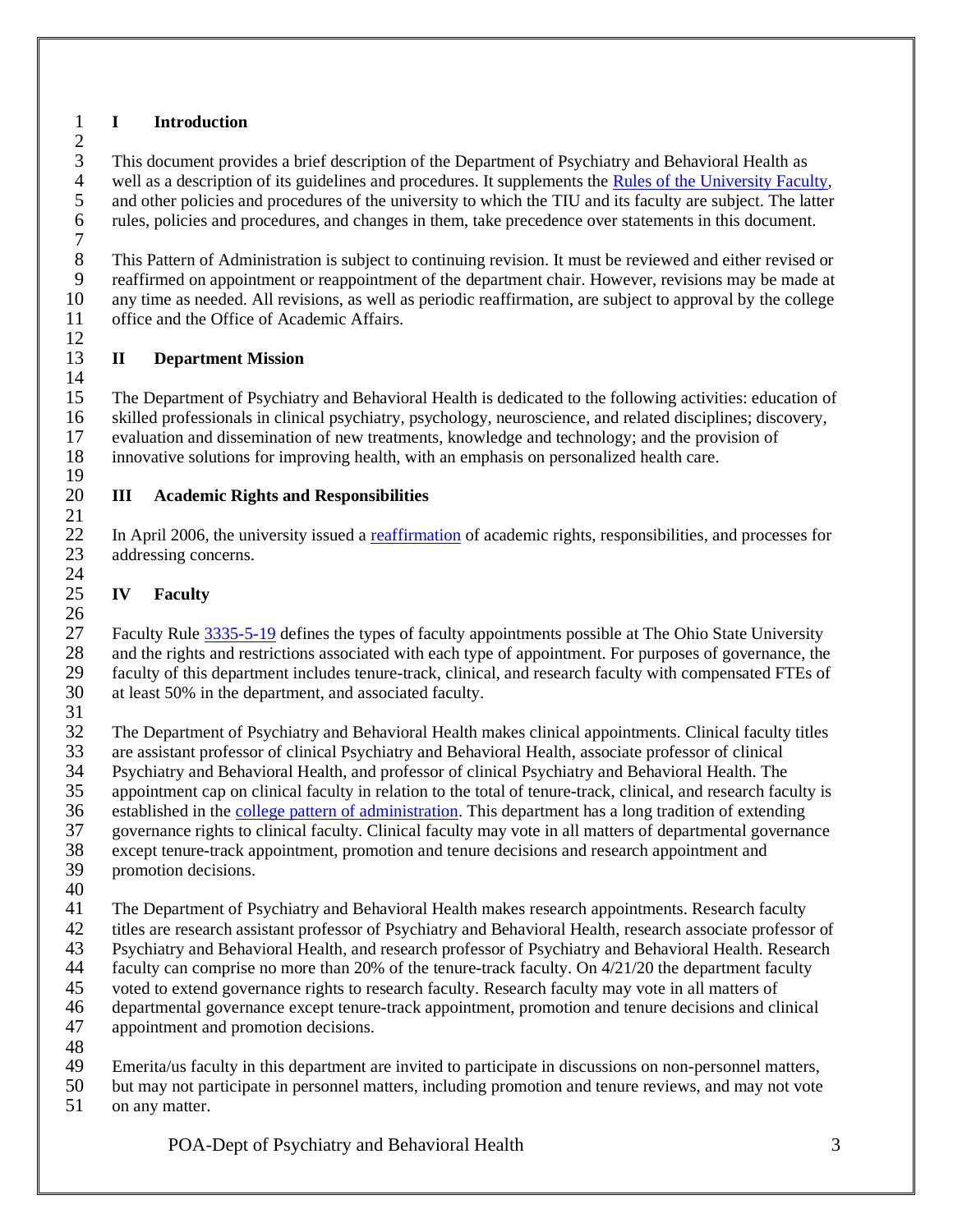- $\frac{1}{2}$ 2 Detailed information about the appointment criteria and procedures for the various types of faculty<br>3 appointments made in this department is provided in the Appointments, Promotion and Tenure 3 appointments made in this department is provided in the Appointments, Promotion and Tenure<br>4 Document. [Document.](https://oaa.osu.edu/appointments-reappointments-promotion-and-tenure)
- 

# <span id="page-3-0"></span>**V Organization of Department Services and Staff**

 The Department is organized into divisions that include the Division of Health and Integration, Division of Cognition and Emotion, Division of Recovery and Resilience, and Division of Child and Family. Division directors are appointed by the Chairperson of the Department for a four-year term. The Chairperson reviews the division directors for reappointment during the fourth year of their term. The

Chairperson may replace a division director at any time during the term.

 $\frac{13}{14}$ 

 The Divisional structure is intended to cross traditional disciplinary lines, and the activities of faculty members are matrixed across clinical service, teaching, and research missions. It is understood that faculty members will participate collaboratively and collegially in inter-professional, team-based clinical care and science.

The Department maintains an Office of Psychiatric Education, which coordinates and administers all

20 educational activities pertaining to teaching of medical students, residents, and other student learners in<br>21 the department. This office is led by the Vice Chair for Education, and includes the directors of all

 the department. This office is led by the Vice Chair for Education, and includes the directors of all educational programs in the department, including the Adult Psychiatry Residency, Medical Student

23 Clerkship, Addiction Medicine Fellowship, Child and Adolescent Psychiatry Fellowship, Consult-Liaison<br>24 Fellowship, Forensic Fellowship, Psychology Internship, Psychology Pre-doctoral Training, Psychology Fellowship, Forensic Fellowship, Psychology Internship, Psychology Pre-doctoral Training, Psychology

Post-doctoral Training, Social Work Externship, Advanced Practice Nursing, and any other training

26 programs that have learners in the department. The Vice Chair for Education chairs the Inter-Professional<br>27 Training Committee that coordinates, where advisable, curriculum across training programs. This office is 27 Training Committee that coordinates, where advisable, curriculum across training programs. This office is<br>28 primarily involved in daily administration of these educational programs.

 primarily involved in daily administration of these educational programs. 

#### <span id="page-3-1"></span> **VI Overview of Department Administration and Decision-Making**

 Policy and program decisions are made in a number of ways: by the departmental faculty as a whole, by 33 standing or special committees of the department, or by the department chair. The nature and importance of any individual matter determines how it is addressed. Departmental governance proceeds on the of any individual matter determines how it is addressed. Departmental governance proceeds on the general principle that the more important the matter to be decided, the more inclusive participation in decision making needs to be. Open discussions, both formal and informal, constitute the primary means of reaching decisions of central importance. 

#### <span id="page-3-2"></span> **VII Department Administration**

# <span id="page-3-3"></span>**A Department Chair**

 The primary responsibilities of the department chair are set forth in Faculty Rule [3335-3-35.](https://trustees.osu.edu/rules/university-rules/chapter-3335-3-administration.html) This rule requires the department chair to develop, in consultation with the faculty, a Pattern of Administration with specified minimum content. The rule, along with Faculty Rule [3335-6,](https://trustees.osu.edu/rules/university-rules/chapter-3335-6-rules-of-the-university-faculty-concerning-faculty-appointments-reappointments-promotion-and-tenure.html) also requires the department chair to prepare, in consultation with the faculty, a document setting forth policies and procedures pertinent to appointments, reappointments, promotion and tenure.

 Other responsibilities of the department chair, not specifically noted elsewhere in this Pattern of Administration, are paraphrased and summarized below.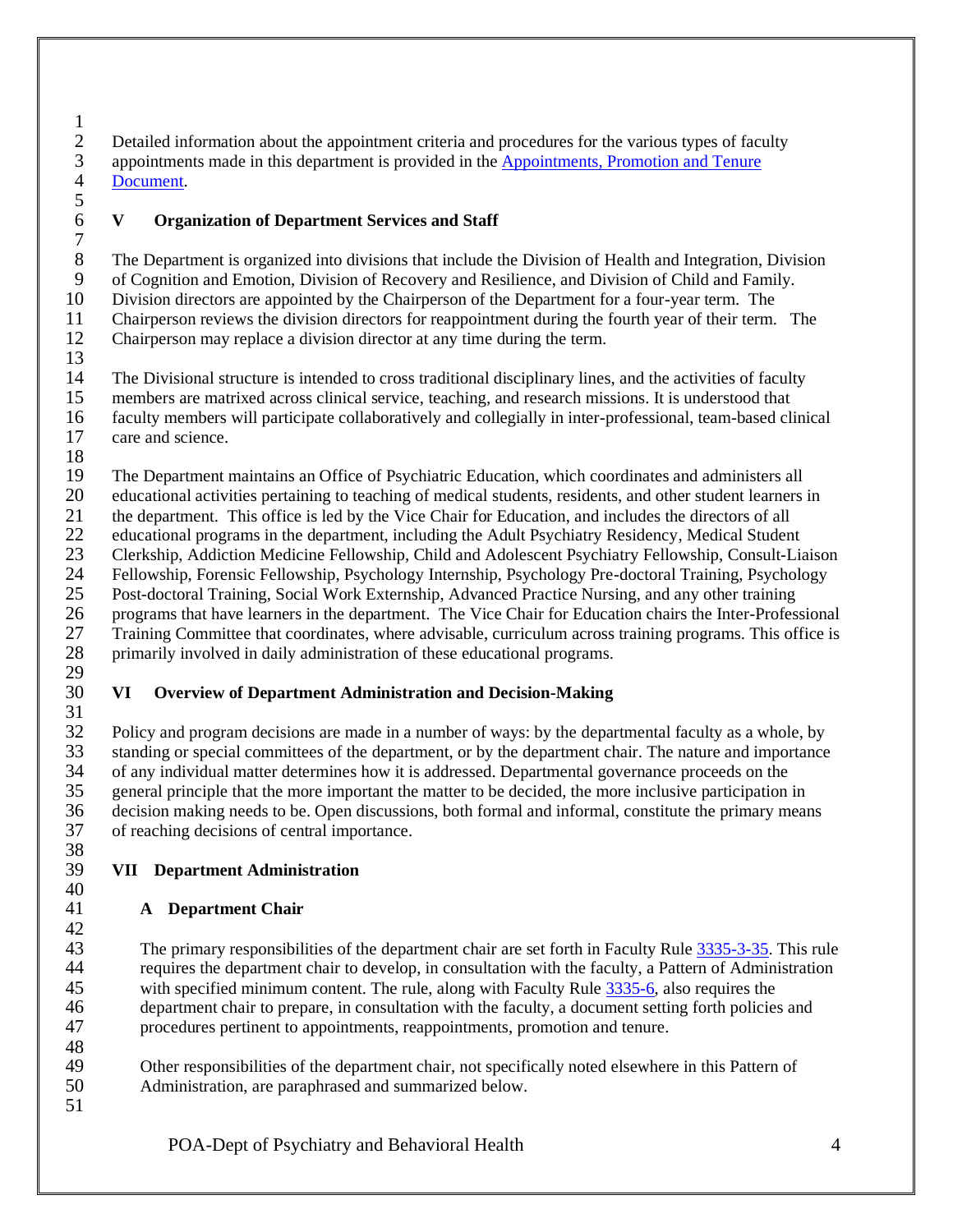- 1. To have general administrative responsibility for departmental programs, subject to the approval<br>2 of the dean of the college, and to conduct the business of the department efficiently. This broad 2 of the dean of the college, and to conduct the business of the department efficiently. This broad<br>3 responsibility includes the acquisition and management of funds and the hiring and supervision responsibility includes the acquisition and management of funds and the hiring and supervision of faculty and staff.
- 6 2. To plan with the members of the faculty and the dean of the college a progressive program; to encourage research and educational investigations. encourage research and educational investigations.
- 3. To evaluate and improve instructional and administrative processes on an ongoing basis; to promote improvement of instruction by providing for the evaluation of each course when offered, including written evaluation by students of the course and instructors, and periodic course review by the faculty.
- 4. To evaluate faculty members annually in accordance with both university and department established criteria; to inform faculty members when they receive their annual performance and merit review of their right to review their primary personnel file maintained by their department and to place in that file a response to any evaluation, comment, or other material contained in the file.
- 20 5. To recommend, after consultation with the tenured faculty, appointments, reappointments, promotions, dismissals, and matters affecting the tenure of members of the departmental fa promotions, dismissals, and matters affecting the tenure of members of the departmental faculty 22 to the dean of the college, in accordance with procedures set forth in Faculty Rule [3335-6](https://trustees.osu.edu/rules/university-rules/chapter-3335-6-rules-of-the-university-faculty-concerning-faculty-appointments-reappointments-promotion-and-tenure.html) and this department's Appointments, Promotion and Tenure Document.
- 6. To see that all faculty members, regardless of their assigned location, are offered the privileges and responsibilities appropriate to their rank; and in general to lead in maintaining a high level of morale.
- 7. To maintain a curriculum vitae for all personnel teaching a course in the department's curriculum.
- 8. To see that adequate supervision and training are given to those members of the faculty and staff who may profit by such assistance.
- 9. To prepare, after consultation with the faculty, annual budget recommendations for the consideration of the dean of the college.

Day-to-day responsibility for specific matters may be delegated to others, but the department chair retains final responsibility and authority for all matters covered by this Pattern, subject when relevant to the approval of the dean, Office of Academic Affairs, and Board of Trustees.

 Operational efficiency requires that the department chair exercise a degree of autonomy in establishing and managing administrative processes. The articulation and achievement of departmental academic goals, however, are most successful when all faculty members participate in discussing and deciding matters of importance. The department chair will therefore consult with the faculty on all educational and academic policy issues and will respect the principle of majority rule. 46 When a departure from majority rule is judged to be necessary, the department chair will explain to the faculty the reasons for the departure, ideally before action is taken. the faculty the reasons for the departure, ideally before action is taken.

- <span id="page-4-0"></span>**B Other Administrators**
- 

 $\begin{array}{c} 8 \\ 9 \end{array}$ 

36<br>37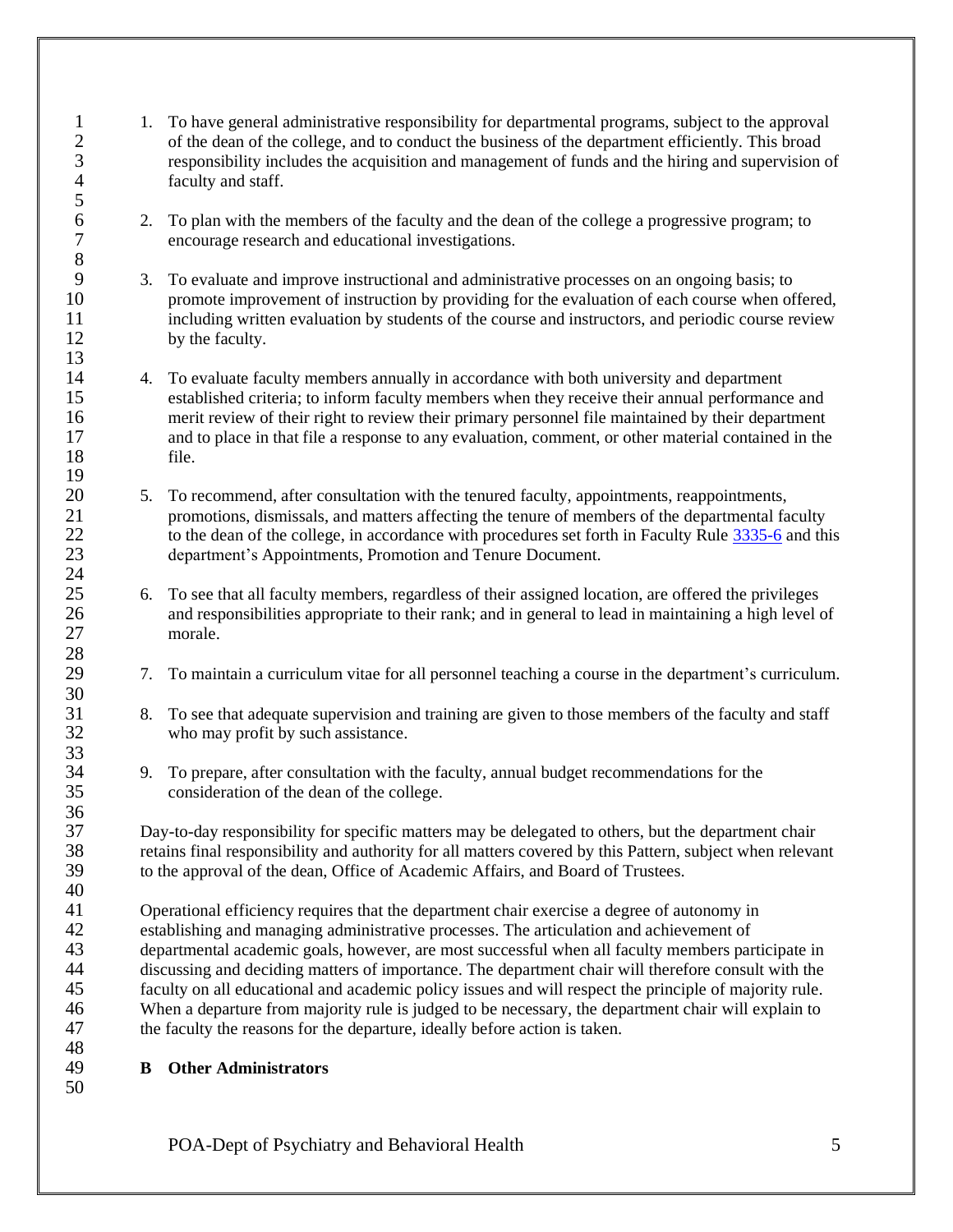1. **Department Vice Chair of Academic Affairs:** At the discretion of the Department Chair, a Vice Chair of Academic Affairs may be appointed for a four-year term, renewed annually following 3 yearly evaluation by the Department Chair. The Academic Affairs Vice Chair's primary<br>4 responsibilities will be administrative, as determined by the Department Chair and the 4 responsibilities will be administrative, as determined by the Department Chair and the<br>5 Departmental Pattern of Administration. The Vice Chair assists and advises the Depart Departmental Pattern of Administration. The Vice Chair assists and advises the Department Chair with regard to administrative and academic issues of the Department, chairs the departmental Promotion and Tenure Committee, and serves as a liaison between the College and the Faculty. The Vice Chair is a senior faculty member with a MD/DO, MD/DO-PhD, or PhD/PsyD degree and a proven record of excellent service, research, administrative experience and leadership skills.

- **2. Department Vice Chair of Research:** At the discretion of the Department Chair, a Vice Chair of Research may be appointed for a four-vear term, renewed annually following vearly evaluation Research may be appointed for a four-year term, renewed annually following yearly evaluation by the Department Chair. The Research Vice Chair's primary responsibility will be promotion of research within the Department as determined by the Department Chair and Departmental Pattern of Administration. The Vice Chair assists and advises the Department Chair with regard to research in the Department, and serves as a liaison between the Research and Tenure Track Faculty and the Chair. The Vice Chair for Research is a senior faculty member with an MD/DO, MD/DO-PhD, or PhD/PsyD degree, and a proven record of research excellence, service, administrative experience and leadership skills.
- 22 3. **Department Vice Chair of Clinical Services:** At the discretion of the Department Chair, a Vice Chair of Clinical Services may be appointed for a four-vear term, renewed annually following Chair of Clinical Services may be appointed for a four-year term, renewed annually following yearly evaluation by the Department Chair. The Clinical Vice Chair's primary responsibility will be promotion of the clinical mission and affairs of the Department as determined by the Department Chair and Departmental Pattern of Administration. The Vice Chair assists and advises the Department Chair with regard to clinical issues/affairs of the Department, and serves as a liaison between the Clinical Faculty and the Chair. The Clinical Vice Chair is a senior faculty member with a MD/DO or MD/DO-PhD degree, and a proven record of excellent clinical service, administrative experience and leadership skills.
- 4. **Department Vice Chair of Education:** At the discretion of the Department Chair, a Vice Chair of Education may be appointed for a four-year term, renewed annually following yearly evaluation by the Department Chair. The Education Vice Chair's primary responsibility will be promotion of the educational mission and affairs of the Department as determined by the Department Chair and Departmental Pattern of Administration. The Vice Chair assists and advises the Department Chair with regard to educational issues/affairs of the Department, and serves as a liaison between the Faculty and the Chair. The Education Vice Chair is a senior faculty member with an MD/DO or MD/DO-PhD degree, and a proven record of excellence in education, clinical service, administrative experience, education experience and leadership skills.
- 5. **Department Vice Chair of Diversity, Equity, and Inclusion**: At the discretion of the Department Chair, a Vice Chair of Diversity, Equity, and Inclusion (DEI) may be appointed for a four-year term, renewed annually following yearly evaluation by the Department Chair. The DEI Vice Chair's primary responsibility will be to provide vision and leadership in promoting a departmental culture that values and supports diversity, equity, and inclusion. This individual will report to the Chair of the Department Psychiatry and Behavioral Health and will work closely with the Chair, University and COM Diversity Leadership/Chief Diversity Officer, the Vice Dean for Faculty Affairs, and Department Administration in alignment with departmental goals and the COM Strategic Plan. The DEI Vice Chair is a faculty member with an MD/DO or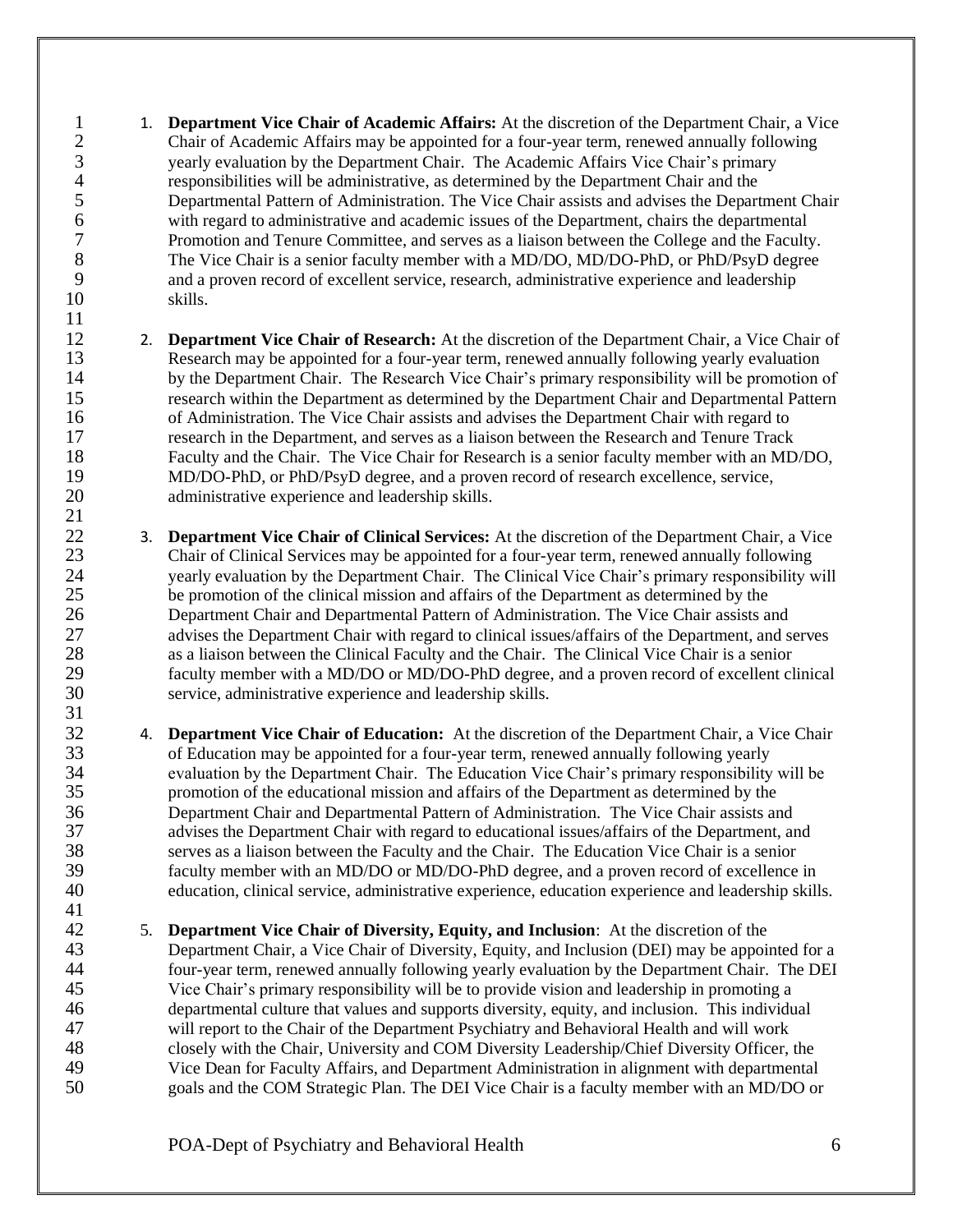MD/DO-PhD, or PhD/PsyD degree and a proven record of excellence and engagement in DEI 2 initiatives and programs across education/training, scholarly, and clinical activities.

4 6. **Department Vice Chair of Faculty Development and Mentorship**: At the discretion of the Department Chair, a Vice Chair of Faculty Development and Mentorship (FDM) may be Department Chair, a Vice Chair of Faculty Development and Mentorship (FDM) may be 6 appointed for a four-year term, renewed annually following yearly evaluation by the Department Chair. The FDM Vice Chair's primary responsibility will the promotion of development of Chair. The FDM Vice Chair's primary responsibility will the promotion of development of faculty of the Department as determined by the Department Chair and Departmental Pattern of Administration, such as initiating and sustaining programs for mentorship, academic and clinical advancement and career/professional development, faculty wellness, and recruitment and retention. The FDM Vice Chair will work closely with department Division Directors, Chief Psychologist, and Vice Chairs of Education, Research, Academic Affairs, and Diversity, Equity, and Inclusion. The FDM Vice Chair is a senior faculty member with an MD/DO. MD/DO-PhD, or PhD/PsyDdegree, and a proven record of excellence and engagement in faculty development initiatives and activities across education/training, scholarly, and clinical activities.

- 7. **Chief of Psychology:** At the discretion of the Department Chair, a Chief Psychologist may be appointed for a four-year term, renewed annually following yearly evaluation by the Department Chair. The Chief Psychologist's primary responsibility will be to provide administrative leadership for the psychology faculty in the department. The Psychology Chief is an advanced rank faculty member with a PhD or PsyD, and a proven record of excellent clinical service, administrative experience and leadership skills.
- 8. **Other Administrative Leaders:** There are several other administrative leaders, appointed by Harding Hospital and/or Wexner Medical Center, who will work with the Chair, Vice Chairs and Chief Psychologist. These include but are not limited to: Medical Director of Inpatient Psychiatry/Harding, Medical Director of Talbot Hall, Medical Director of Psychiatric Emergency Services, Medical Director of Addiction Medicine, Medical Director of Consult-Liaison Psychiatry, Chief Quality Officer, Director of Ambulatory Services, Director of Neurobehavioral Services, Medical Director of Outpatient Services, Director of Interventional Psychiatry, Director of Clinical Psychology Training.

# <span id="page-6-0"></span>**C Committees**

 $\frac{3}{4}$ 

 Much of the development and implementation of the department's policies and programs is carried out by standing and ad hoc committees. The department chair is an ex officio member of all departmental committees and may vote as a member on all committees except the Committee of 38 Eligible Faculty and the Promotion and Tenure Committee. The faculty elects some of these committees, whereas the Department Chair appoints others. The following list provides more committees, whereas the Department Chair appoints others. The following list provides more details:

- **1. Executive Committee**: This committee, chaired by the department chair, is composed of the Vice Chairs, Chief Psychologist, and Division Directors. It meets monthly (or more often at the call of the Department Chair) and advises the Department Chair about major policy and planning issues, usually before these are brought to the whole faculty at monthly plenary meetings. It also advises on faculty recruitment.
- **2. Promotion and Tenure Committee:** In the Department of Psychiatry and Behavioral Health the recommending authority for faculty appointment, reappointment, promotion and tenure is placed in the hands of eligible faculty. However, there still needs to be a committee to gather information, supervise the process and present the information to the eligible faculty. Eligibility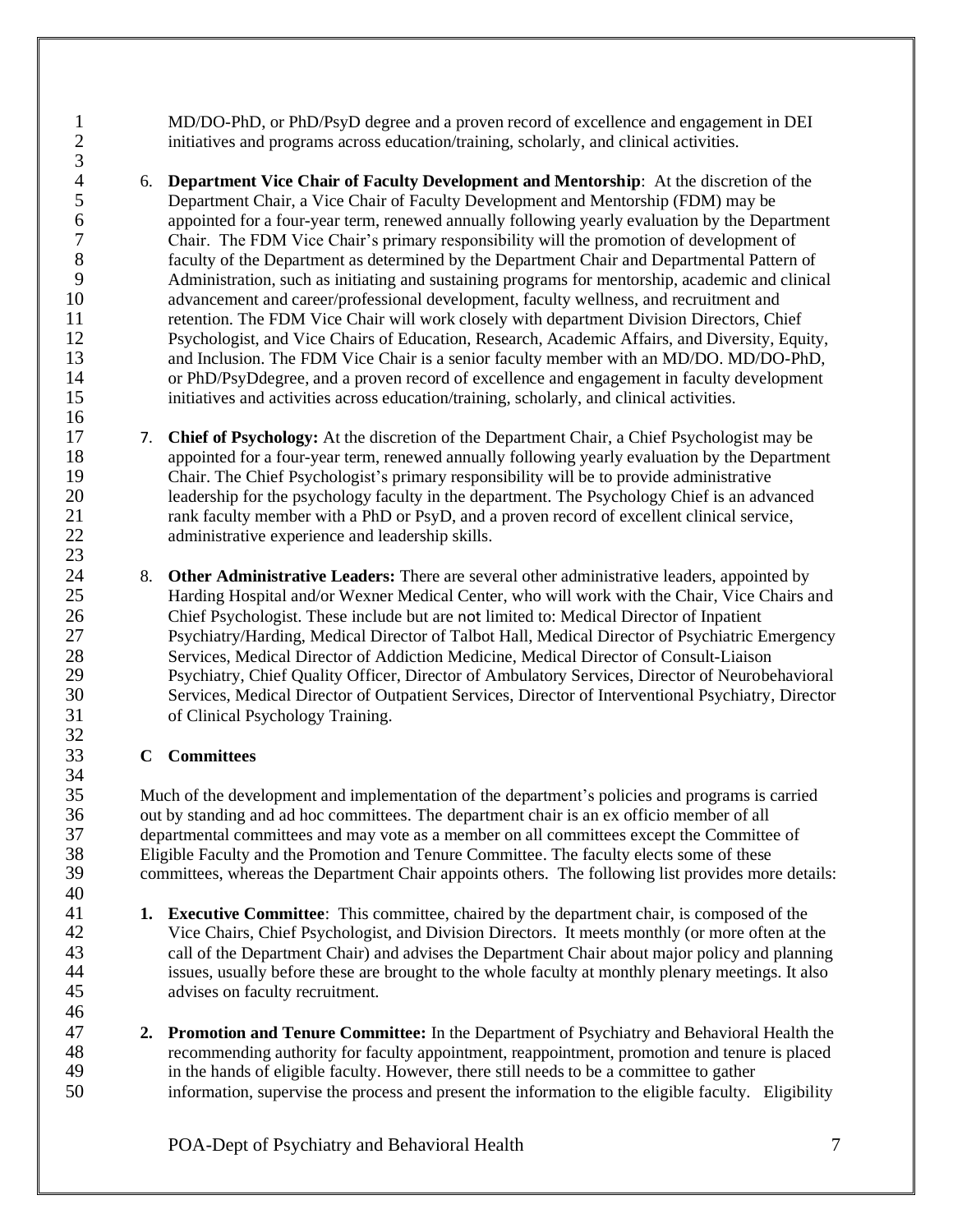to the committee is restricted to tenure-track and clinical Associate Professors and Professors. The Committee consists of three subcommittees: the Tenure-track Advisory Subcommittee, 3 which reviews tenure-track and research faculty; the Clinical Advisory Subcommittee, which<br>4 reviews clinical faculty; and the Associated Advisory Subcommittee, which reviews associate 4 reviews clinical faculty; and the Associated Advisory Subcommittee, which reviews associated faculty. Composition of the Department subcommittees will be as follows: faculty. Composition of the Department subcommittees will be as follows:

- 7 **a. Tenure-track Advisory Subcommittee**: This subcommittee is comprised of at least 3 department members who are tenure-track associate professors or professors (if the dep department members who are tenure-track associate professors or professors (if the department has fewer than 3 such faculty, faculty from related departments will be requested to serve in this capacity) and is chaired by the Vice Chair for Academic Affairs. The Department Chair will appoint all members to serve 4-year terms. This committee will assist in preparing the case and other aspects of the review, but the eligible faculty must still vote on tenure decisions. In terms of appointments, the department uses search committees to make appointment reviews; thus, this committee will only work on appointments at the senior rank.
- **b. Clinical Advisory Subcommittee**: This subcommittee is comprised of at least 3 department members who are tenure-track or clinical associate professors or professors (if the department members who are tenure-track or clinical associate professors or professors (if the department has fewer than 3 such faculty, faculty from related departments will be requested to serve in this capacity) and is chaired by the Vice Chair for Academic Affairs. The Department Chair will appoint all members to serve 4-year terms. This committee will assist in preparing the case and other aspects of the review, but the eligible faculty must still vote on promotion decisions. In terms of appointments, the department uses search committees to make appointment reviews; thus, this committee will only work on appointments at the senior rank.
- 25 c. **Associated Subcommittee**: This subcommittee is comprised of at least 3 department members who are tenure-track, clinical, or associated associate professors or professors (if the who are tenure-track, clinical, or associated associate professors or professors (if the department has fewer than 3 such faculty, faculty from related departments will be requested to serve in this capacity) and is chaired by the Vice Chair for Academic Affairs. The Department Chair will appoint all members to serve 4-year terms. This committee will assist in preparing the case and other aspects of the review, but the eligible faculty must still vote on promotion decisions. This committee also assists with appointments to the education, community, and child/adolescent sections of the associated faculty ranks.
- **3. Quality Improvement Committee:** This committee is appointed by the Department Chair and its faculty will join the Quality Assurance Committee established by hospital administration. It makes recommendations to the faculty for improvement of patient care after appropriate survey and monitoring. The Department Chair will appoint a chair (the Associate Chief Quality Officer of Behavioral Health) and four faculty members (a combination of psychiatrists and psychologists) to serve 4-year staggered, renewable terms.
- **4. Inter-Professional Training Committee:** This group is comprised of leads for all the educational programs housed in the department. It is chaired by the Vice Chair of Education; its purpose is to coordinate training among disciplines and to foster collaborative service and education.
- **5. Residency Education Committee:** In accordance with the Accreditation Council for Graduate Medical Education (ACGME), the Clinical Competency and Program Evaluation Committees, consisting of faculty members and representatives of the residency classes, convene to make decisions pertaining to the educational goals, resident progress, and needs of the program. The Residency Director oversees the actions of these committees.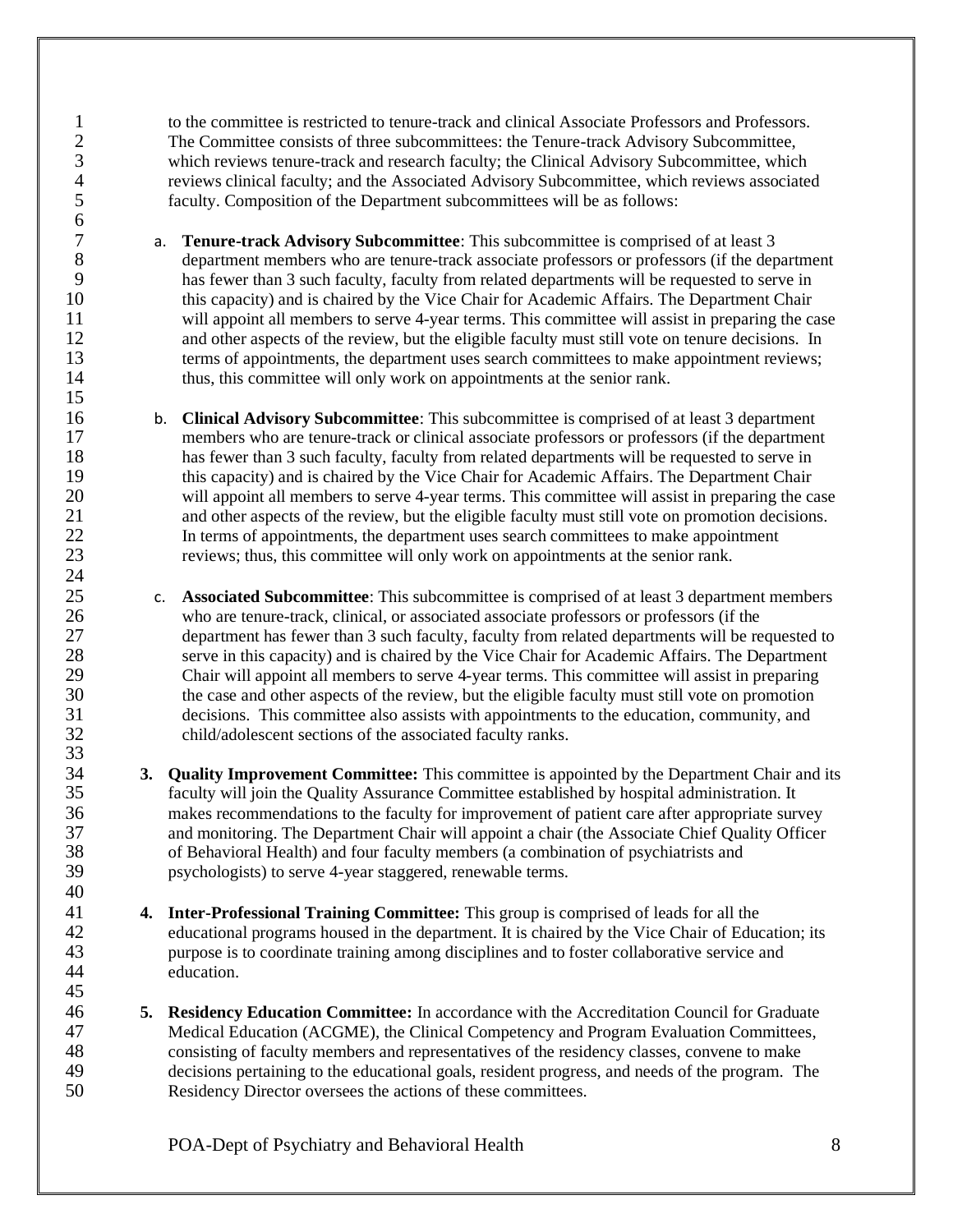- **6. Education Committees:** With the guidance of the Chair, the Vice Chair of Education oversees 3<br>additional committees, as needed, to address the regulatory, administrative, and implementation<br>4<br>assumes of the Department's educational programs. Within this scope, committee meetings occur a 4 issues of the Department's educational programs. Within this scope, committee meetings occur as indicated and at designated intervals between educational leaders, faculty, learners, 5 indicated and at designated intervals between educational leaders, faculty, learners,<br>6 deministrators, and other stakeholders to fulfill the mission of providing outstanding 6 administrators, and other stakeholders to fulfill the mission of providing outstanding education to<br>
7 education to medical students, interns, residents, fellows, and inter-professionals and to satisfy Departmental medical students, interns, residents, fellows, and inter-professionals and to satisfy Departmental objectives for ongoing faculty development and continuing education.
- **7. Faculty Development Committee:** This group, chaired by the Vice Chair of Faculty Development and Mentorship, and co-chaired by the Vice Chair of Education and the Vice Chair of Diversity, Equity, and Inclusion, is comprised of a mixture of Tenure, Clinical, and Research (MDs/DOs and PhDs/PsyDs) faculty, representing the perspectives of different academic ranks and departmental divisions, along with the Vice Chairs of Academic Affairs, Research, and Clinical Affairs as committee members (up to 14 members). Members are appointed by the Department Chair to 4-year staggered terms (renewable at the discretion of the committee chairs or Department Chair). Its purpose is to coordinate initiatives and programing that foster academic development and enhance professional resilience among the faculty.
- 20 **8. Research Council:** This group, chaired by the Vice Chair of Research, is comprised of five<br>21 Tenured Professors (not including the Vice-Chair) who have substantial involvement in Tenured Professors (not including the Vice-Chair) who have substantial involvement in extramurally funded research. Its purpose is to coordinate initiatives and programing (e.g., internal grant reviews, pilot funding review) to foster the research pursuits of the faculty. Members are appointed by the Department Chair to 4-year renewable terms.
- **9. Clinical Committee**: This group, chaired by the Vice Chair of Clinical Services, is comprised of up to 12 clinical faculty (MDs/DOs and PhDs/PsyDs) of all ranks, with 4-year renewable terms. Its purpose is to promote and maintain clinical excellence in all programs and initiatives. Members are selected by the Vice Chair of Clinical Services based on expressed interest and demonstrated involvement in clinical initiatives. Members representing all clinical programs including ambulatory, inpatient, emergency, consult liaison, addiction, and interventional psychiatry will comprise the committee.
- **10. Diversity, Equity, and Inclusion Committee:** With the guidance of the Chair, the Vice Chair of Diversity, Equity, and Inclusion (DEI) oversees the committee to identify and implement core initiatives to make the Department of Psychiatry and Behavioral Health a leader on campus, in our community, and nationwide in respect and equity for all people, beliefs, needs, and cultural traditions, in accordance with the COM's Strategic Plan and Mission. Along with the Director of Diversity Initiatives, sub-committee chairs coordinate initiatives and programming related to DEI Climate, Patient Care, Education, Research, Community Engagement, Professional Development, and Recruitment and Retention. The committee meets every quarter and as indicated by the various DEI initiatives and includes a minimum of 10 members (in addition to the Vice Chair of Diversity, Equity, and Inclusion) including faculty, learners, and/or other stakeholders committed to fulfilling our DEI mission. Individuals may self-nominate to join the committee with the Vice-Chair responsible for determining committee membership. Committee members serve 4-year renewable teams at the discretion of the Vice-Chair of Diversity, Equity, and Inclusion.
- <span id="page-8-0"></span>**VIII Faculty Meetings**
- 

 $\frac{9}{10}$ 

 $\frac{19}{20}$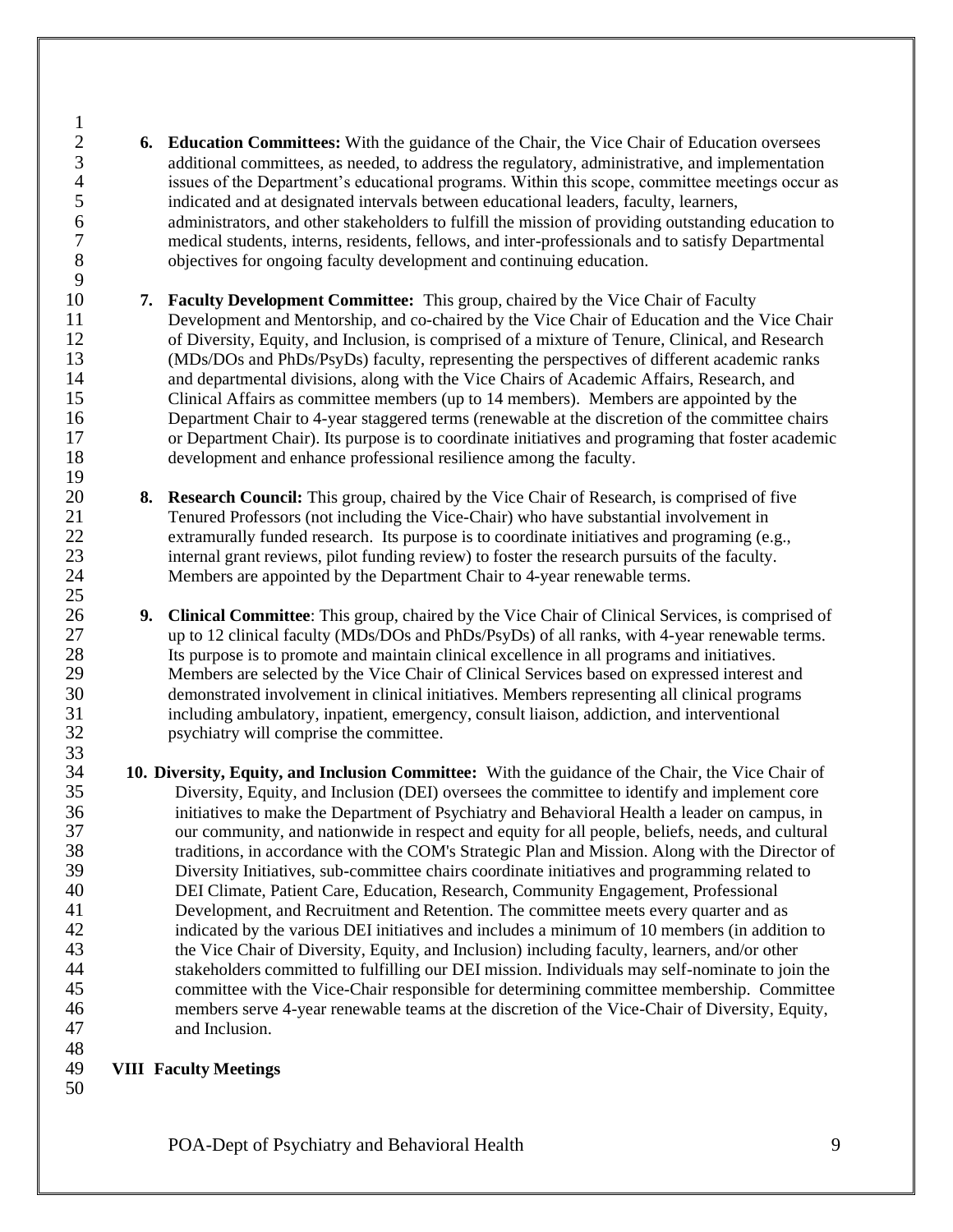1 The department chair will provide to the faculty a schedule of departmental faculty meetings at the beginning of each academic term. The schedule will provide for at least one meeting per semester a beginning of each academic term. The schedule will provide for at least one meeting per semester and 3 normally will provide for monthly meetings. A call for agenda items and completed agenda will be delivered to faculty by e-mail before a scheduled meeting. Reasonable efforts will be made to call f 4 delivered to faculty by e-mail before a scheduled meeting. Reasonable efforts will be made to call for agenda items at least seven days before the meeting, and to distribute the agenda by e-mail at least three agenda items at least seven days before the meeting, and to distribute the agenda by e-mail at least three 6 business days before the meeting. A meeting of the department faculty will also be scheduled on written request of 25% of the faculty. The department chair will make reasonable efforts to have the meeting tak request of 25% of the faculty. The department chair will make reasonable efforts to have the meeting take 8 place within one week of receipt of the request. The department chair will distribute minutes of faculty<br>9 meetings to faculty by e-mail—within seven days of the meeting if possible. These minutes may be meetings to faculty by e-mail—within seven days of the meeting if possible. These minutes may be amended at the next faculty meeting by a simple majority vote of the faculty who were present at the meeting covered by the minutes.

 Special policies pertain to voting on personnel matters, and these are set forth in the department's Appointments, Promotion and Tenure Document. 

- For purposes of discussing department business other than personnel matters, and for making decisions where consensus is possible and a reasonable basis for action, a quorum will be defined as a simple majority of all faculty members eligible to vote.
- 

 Either the department chair or one-third of all faculty members eligible to vote may determine that a formal vote conducted by written ballot is necessary on matters of special importance. For purposes of a formal vote, a matter will be considered decided when a particular position is supported by at least a

- 23 majority of all faculty members eligible to vote. Balloting will be conducted by mail or e-mail when<br>24 necessary to assure maximum participation in voting. When conducting a ballot by mail or email, factors necessary to assure maximum participation in voting. When conducting a ballot by mail or email, faculty
- members will be given one week to respond.

 $\frac{26}{27}$ 27 When a matter must be decided and a simple majority of all faculty members eligible to vote cannot be achieved on behalf of any position, the department chair will necessarily make the final decision. achieved on behalf of any position, the department chair will necessarily make the final decision. 

The department accepts the fundamental importance of full and free discussion but also recognizes that

 such discussion can only be achieved in an atmosphere of mutual respect and civility. Normally department meetings will be conducted with no more formality than is needed to attain the goals of full and free discussion and the orderly conduct of business. However, Robert's Rules of Order will be

invoked when more formality is needed to serve these goals.

- <span id="page-9-0"></span> **IX Distribution of Faculty Duties and Responsibilities**
- The Office of Academic Affairs requires TIUs to have guidelines on the distribution of faculty duties and responsibilities (See the OAA *[Policies and Procedures Handbook](http://oaa.osu.edu/sites/default/files/uploads/handbooks/policies-and-procedures/full-handbook.pdf)*, Volume 1, Chapter 2, Section 1.4.3).
- 

The Department of Psychiatry and Behavioral Health offers training to a broad array of clinicians in

training as well as basic and clinical researchers. Faculty are expected to provide clinical and/or didactic

instruction in one or more of these training programs. Clinical faculty members will have a

proportionately greater commitment to clinical teaching and supervision by virtue of having a relatively

- greater clinical service obligation. Clinical teaching and supervision includes inpatient and outpatient
- settings. The Chair is responsible to make teaching, clinical, and research assignments to meet the department's mission and objectives.
- 

 The guidelines outlined here do not constitute a contractual obligation. Fluctuations in the demands and resources of the department and the individual circumstances of faculty members may warrant temporary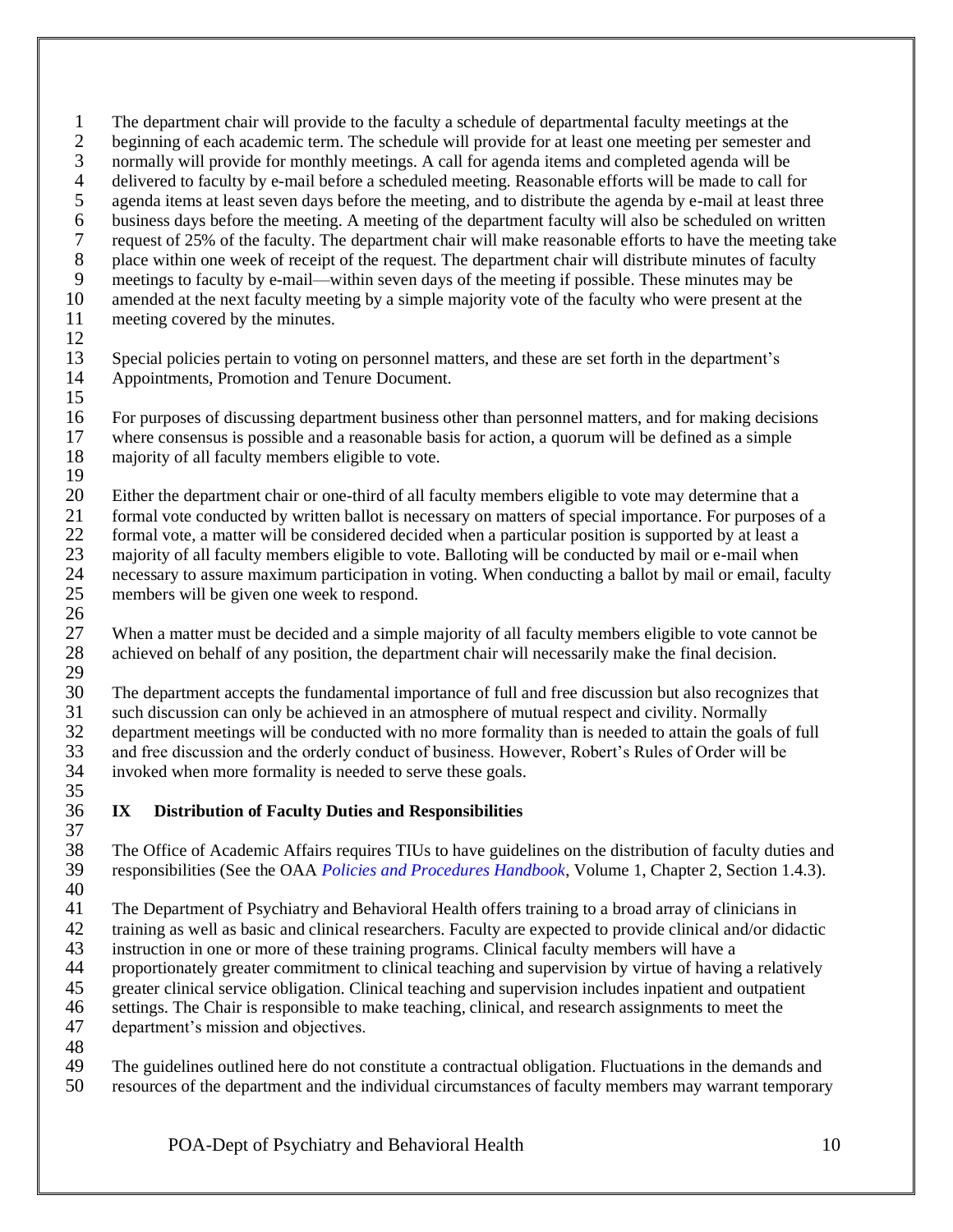1 deviations from these guidelines. Assignments and expectations for the upcoming year are addressed as part of the annual review by the department chair. part of the annual review by the department chair.

 $\frac{3}{4}$ 4 A full-time faculty member's primary professional commitment is to Ohio State University and the guidelines below are based on that commitment. Faculty who have professional commitments outside guidelines below are based on that commitment. Faculty who have professional commitments outside of 6 Ohio State during on-duty periods (including teaching at another institution; conducting research for an entity outside of Ohio State; external consulting) must disclose and discuss these with the department entity outside of Ohio State; external consulting) must disclose and discuss these with the department 8 chair in order to ensure that no conflict of commitment exists. Information on faculty conflicts of<br>9 commitment is presented in the OAA Policy on Faculty Conflict of Commitment. commitment is presented in the OAA Policy on [Faculty Conflict of Commitment.](https://oaa.osu.edu/assets/files/documents/conflictofcommitment.pdf)

# <span id="page-10-0"></span>**A Tenure-track Faculty**

 Tenure-track faculty members are expected to contribute to the university's mission via teaching, scholarship, and service. When a faculty member's contributions decrease in one of these three areas, additional activity in one or both of the other areas is expected.

# **Teaching**

 All tenure-track faculty are expected to contribute to the department's teaching, at the undergraduate and/or graduate level. This is anticipated to include some combination of advising undergraduate and graduate (e.g., medical) students and supervising independent studies and thesis and dissertation work.

 $\frac{23}{24}$ The standard teaching assignment may vary for individual faculty members based on their research 25 and/or service activity. Faculty members who are especially active in research can be assigned an enhanced research status that includes a reduced teaching assignment. Likewise, faculty members who are relatively inactive in research can be assigned an enhanced teaching status that includes an increased teaching assignment. Faculty members who are engaged in extraordinary service activities (to the department, college, university, and in special circumstances, professional organizations within the discipline) can be assigned an enhanced service assignment that includes a reduced teaching assignment.

33 The department chair is responsible for making teaching assignments on an annual basis, and may decline to approve requests for adjustments when approval of such requests is not judged to be in the decline to approve requests for adjustments when approval of such requests is not judged to be in the best interests of the department. All faculty members must do some formal instruction and advising over the course of the academic year.

# **Scholarship**

 All tenure-track faculty members are expected to be engaged in scholarship as defined in the department's [Appointments, Promotion, and Tenure Document.](http://oaa.osu.edu/governance) Over a four-year rolling period a faculty member who is actively engaged in scholarship will be expected to publish regularly in high quality peer-reviewed journals as well as in other appropriate venues, such as edited book chapters of similar quality and length as articles. Faculty engaged in basic or applied research are expected to attract extramural funding that provides a portion of salary support for themselves and covers their students/staff. Faculty members are also expected to seek appropriate opportunities to obtain patents and/or other commercial activities, consistent with their specific area of expertise, stemming from their research. Details about expected productivity can be found in the Appointments, Promotion, and Tenure Document.

 **Service**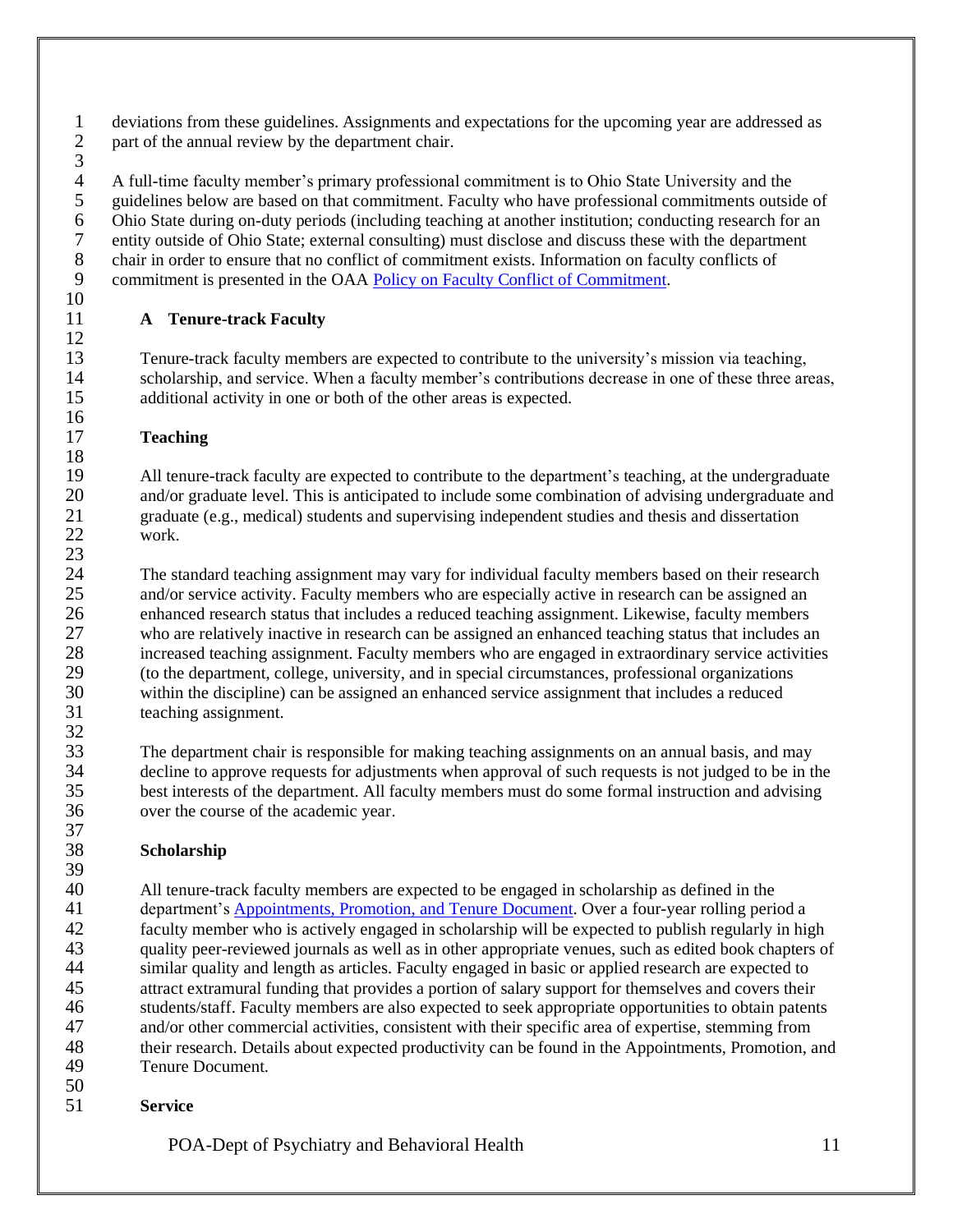$\frac{1}{2}$ 2 Faculty members are expected to be engaged in service and outreach to the department, university,<br>3 roofession, and community. Typically this will include service on committees both within the 3 profession, and community. Typically this will include service on committees both within the department and outside the unit, at the college or university level. Service to the profession at 4 department and outside the unit, at the college or university level. Service to the profession at the national or international level is highly recommended. This pattern can be adjusted depending on national or international level is highly recommended. This pattern can be adjusted depending on the nature of the assignment (e.g. service as committee chair, service on a particularly time-intensive committee, organizing a professional conference, leadership in an educational outreach activity, 8 service in an administrative position within the department, college, or university). All faculty<br>9 members are expected to attend and participate in faculty meetings, recruitment activities, and members are expected to attend and participate in faculty meetings, recruitment activities, and other departmental events. 

 Details about service expectations can be found in the [Appointments, Promotion, and Tenure](http://oaa.osu.edu/governance)  [Document.](http://oaa.osu.edu/governance)

# <span id="page-11-0"></span>**B Clinical Faculty**

 The Department of Psychiatry and Behavioral Health uses the title clinical faculty. These appointments exist for faculty members who focus principally on the clinical and education needs for the Department of Psychiatry and Behavioral Health. Clinical faculty members are expected to contribute to the department's research and education missions, as reflected by participation in graduate program development and teaching. Clinical faculty members are expected to contribute to the university's mission via teaching and service, and to a lesser extent scholarship. Service expectations are similar to those for the tenure-track.

## <span id="page-11-1"></span>**C Research Faculty**

Research faculty members are expected to contribute to the university's mission via research.

In accord with Faculty Rule [3335-7-34,](https://trustees.osu.edu/rules/university-rules/chapter-3335-7-rules-of-the-university-faculty-concerning-clinical-faculty-appointment-reappointment-and-nonreappointment-and-promotion.html)

 *a research faculty member may, but is not required to, participate in limited educational activities in the area of his or her expertise. However, teaching opportunities for each research faculty member must be approved by a majority vote of the TIU's tenure-track faculty. Under no circumstances may a member of the research faculty be continuously engaged over an extended period of time in the same instructional activities as tenure-track faculty.*

 Research faculty expectations for research are similar to those for the tenure-track, albeit proportionally greater since 100% of effort for research faculty members is devoted to research. Specific expectations are spelled out in the letter of offer.

# **Clinical and Research Faculty Appointment Cap and Governance Rights**

The College of Medicine does not have a clinical faculty appointment cap.

 Clinical faculty may vote in all matters of department governance except tenure-track appointment, promotion and tenure decisions, in accordance with [Faculty Rule 3335-7-11.](https://trustees.osu.edu/rules/university-rules/chapter-3335-7-rules-of-the-university-faculty-concerning-clinical-faculty-appointment-reappointment-and-nonreappointment-and-promotion.html) Any clinical faculty member appointed by the college unit may stand for election to serve as a representative in the University Senate subject to representation restrictions noted in [Faculty Rule](https://trustees.osu.edu/rules/university-rules/chapter-3335-7-rules-of-the-university-faculty-concerning-clinical-faculty-appointment-reappointment-and-nonreappointment-and-promotion.html)  [3335-7-11\(C\)\(2\).](https://trustees.osu.edu/rules/university-rules/chapter-3335-7-rules-of-the-university-faculty-concerning-clinical-faculty-appointment-reappointment-and-nonreappointment-and-promotion.html)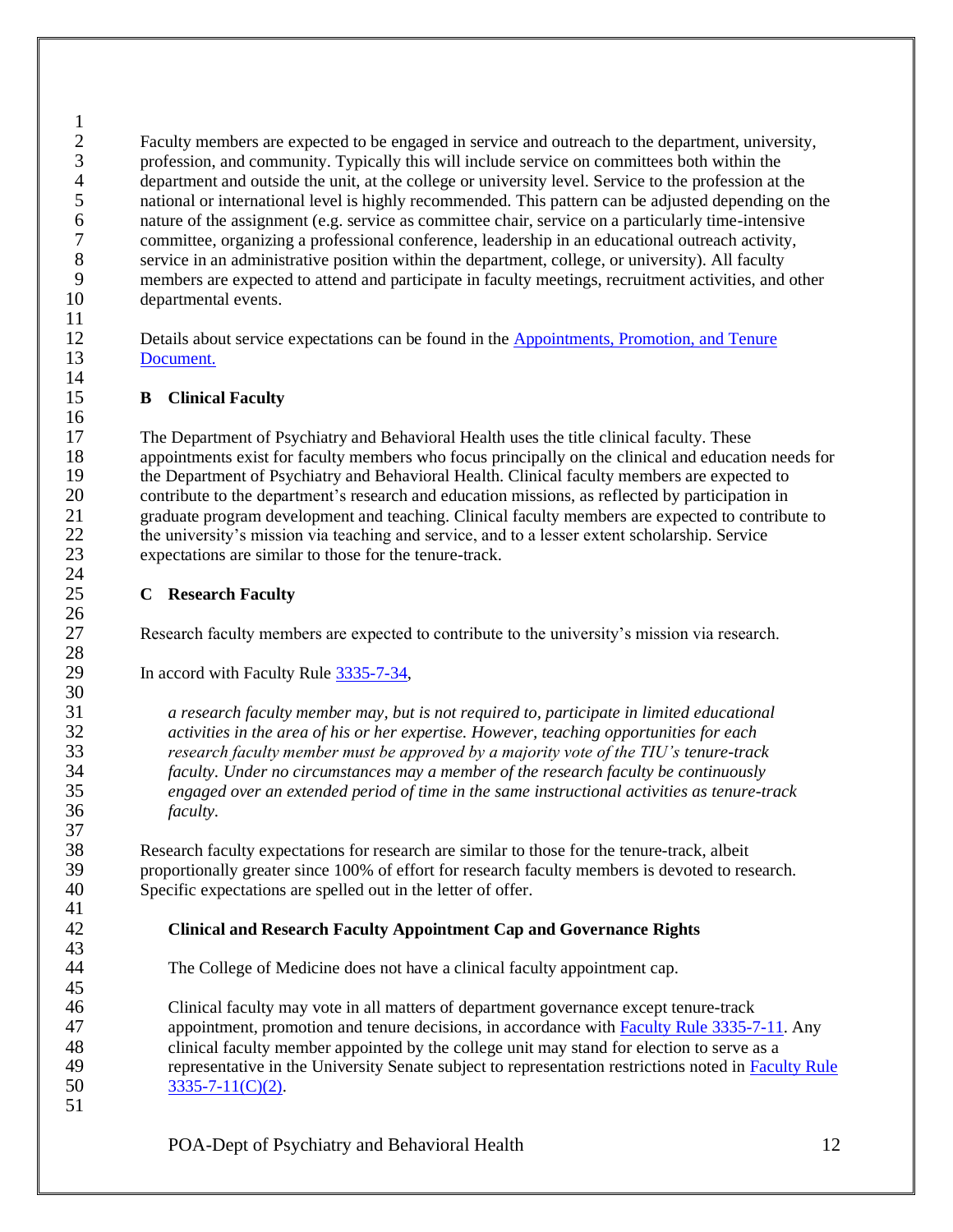Unless otherwise authorized by a majority vote of the tenure-track faculty in a TIU, research faculty must comprise no more than 20% of the number of tenure-track faculty in the TIU. In all 3 cases, however, the number of research faculty positions must constitute a minority with respect to the number of tenure-track faculty in the unit. to the number of tenure-track faculty in the unit.

 Research faculty may participate in discussions of research faculty matters including promotion and tenure reviews.

# <span id="page-12-0"></span>**D Associated Faculty**

 Compensated and uncompensated associated faculty members are expected to contribute to the university's mission via teaching or research depending on the terms of their individual appointments. Associated faculty do not vote on departmental governance issues nor on tenure-track appointment, promotion, and tenure decisions and clinical and research faculty appointment and promotion decisions.

 Faculty members with tenure-track titles and appointments <50% FTE will have reduced expectations based on their appointment level.

 Expectations for compensated visiting faculty members will be based on the terms of their appointment and are comparable to that of tenure-track faculty members except that service is not required.

# <span id="page-12-1"></span>**E Parental Modification of Duties**

 The Department of Psychiatry and Behavioral Health strives to be a family-friendly unit in its efforts to recruit and retain high quality faculty members. To this end, the department is committed to adhering to the College of Medicine's guidelines on parental modification of duties to provide its faculty members flexibility in meeting work responsibilities within the first year of childbirth/adoption. See th[e college pattern of administration](https://oaa.osu.edu/appointments-reappointments-promotion-and-tenure) for details.

 The faculty member requesting the modification of duties for childbirth/adoption and the department 33 chair should be creative and flexible in developing a solution that is fair to both the individual and the unit while addressing the needs of the university. Expectations must be spelled out in an MOU that is unit while addressing the needs of the university. Expectations must be spelled out in an MOU that is approved by the dean.

#### $\frac{36}{37}$ **X Course Offerings and Teaching Schedule**

<span id="page-12-2"></span>

 $\frac{23}{24}$ 

38<br>39 The department chair will annually develop a schedule of course offerings and teaching schedules in consultation with the faculty, both collectively and individually. While every effort will be made to accommodate the individual preferences of faculty, the department's first obligation is to offer the courses needed by students at times and in formats, including on-line instruction, most likely to meet student needs. To assure classroom availability, reasonable efforts must be made to distribute course offerings across the day and week. To meet student needs, reasonable efforts must be made to assure that course offerings match student demand and that timing conflicts with other courses students are known to take in tandem are avoided. A scheduled course that does not attract the minimum number of students required by Faculty Rule [3335-8-16](https://trustees.osu.edu/rules/university-rules/chapter-3335-8-instruction.html) will normally be cancelled and the faculty member scheduled to teach that course will be assigned to another course for that or a subsequent semester. Finally, to the extent possible, courses required in any curriculum or courses with routinely high demand will be taught by at least two faculty members across semesters of offering to assure that instructional expertise is always available for such courses.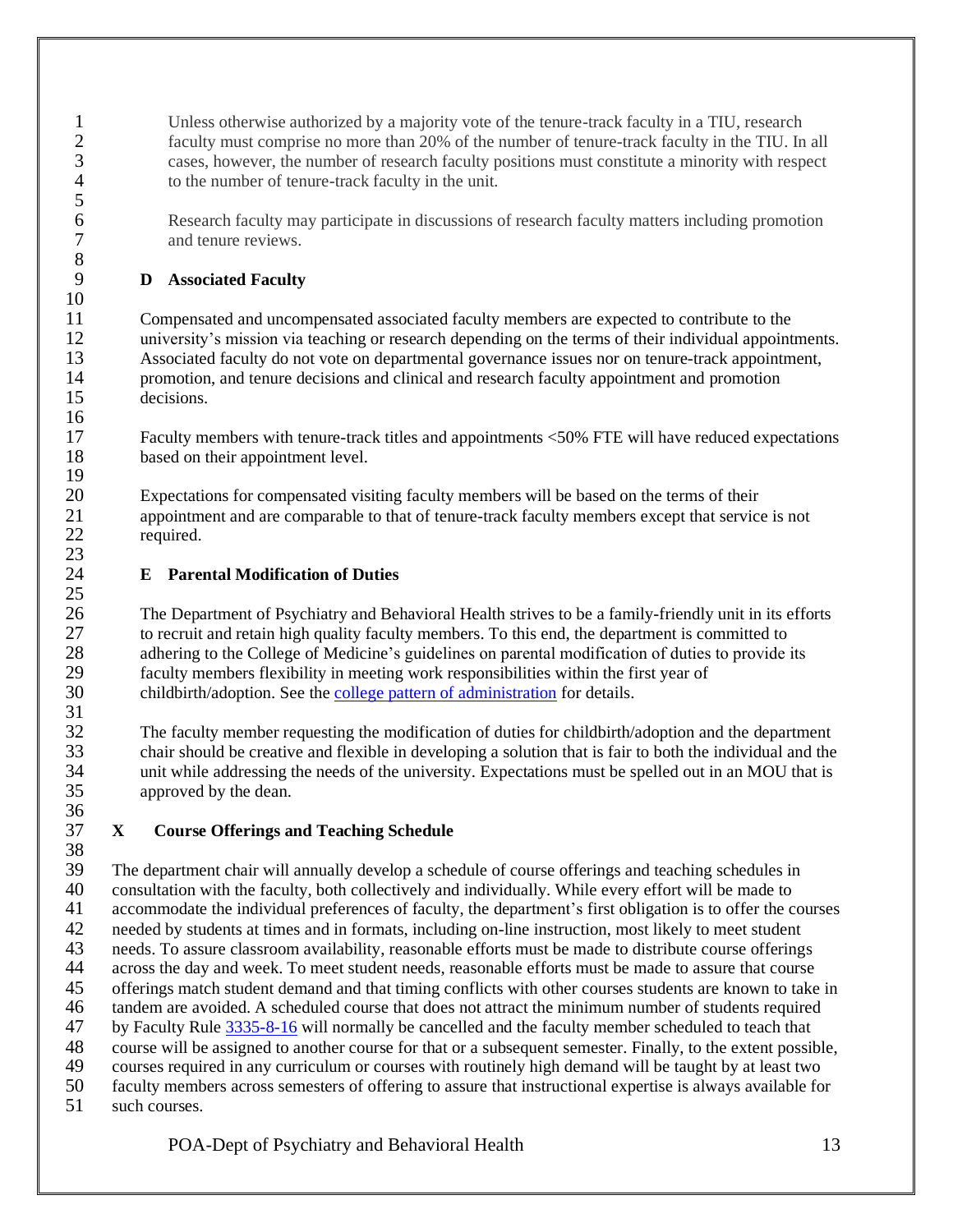# <span id="page-13-0"></span> $\frac{1}{2}$  **XI Allocation of Department Resources**  $\frac{3}{4}$

4 The department chair is responsible for the fiscal and academic health of the department and for assuring that all resources—fiscal, human, and physical—are allocated in a manner that will optimize achievement that all resources—fiscal, human, and physical—are allocated in a manner that will optimize achievement of unit goals.

 8 The department chair will discuss the department budget at least annually with the faculty and attempt to<br>9 achieve consensus regarding the use of funds across general categories. However, final decisions on achieve consensus regarding the use of funds across general categories. However, final decisions on budgetary matters rest with the department chair. 

 Research space shall be allocated on the basis of research productivity, including external funding, and will be reallocated periodically as these faculty-specific variables change. 

 The allocation of office space will include considerations such as achieving proximity of faculty in subdisciplines and productivity and grouping staff functions to maximize efficiency. 

The allocation of salary funds is discussed in the Appointments, Promotion and Tenure Document.

20 Academic enrichment funds will be made available to all tenure, clinical, and research faculty to support professional activities. professional activities. 

#### <span id="page-13-1"></span> **XII Leaves and Absences**

 In general, there are four types of leaves and absences taken by faculty (in addition to parental leave, 26 which is detailed in the **Parental Care Guidebook**). The university's policies and procedures with respect to leaves and absences are set forth in the Office of Academic Affairs *Policies and Procedures Handbook*  leaves and absences are set forth in the Office of Academic Affairs *[Policies and Procedures Handbook](https://oaa.osu.edu/policies-and-procedures-handbook)* and Office of Human Resources [Policies and Forms website.](https://hr.osu.edu/policies-forms) The information provided below supplements these policies. In every case, coverage for clinical, teaching, and research obligations must be arranged by the faculty applicant prior to taking leave. 

# <span id="page-13-2"></span>**A. Discretionary Absence**

 $\frac{33}{34}$ Faculty are expected to complete a travel request or an [Application for Leave form](https://eleave.osu.edu/) well in advance of a planned absence (for attendance at a professional meeting or to engage in consulting) to provide time for its consideration and approval and time to assure that clinical, instructional and other commitments are covered. Discretionary absence from duty is not a right, and the department chair retains the authority to disapprove a proposed absence when it will interfere with clinical, instructional or other comparable commitments. Such an occurrence is most likely when the number of absences in a particular semester is substantial. [Rules of the University Faculty](https://trustees.osu.edu/bylaws-and-rules/university-faculty-rules) require that the Office of Academic Affairs approve any discretionary absence longer than 10 consecutive business days (see Faculty Rule [3335-5-08\)](https://trustees.osu.edu/rules/university-rules/chapter-3335-5-faculty-governance-and-committees.html) and must be requested on the [Application for Leave form.](https://eleave.osu.edu/) 

<span id="page-13-3"></span>**B. Absence for Medical Reasons**

 When absences for medical reasons are anticipated, faculty members are expected to complete an Application for Leave form as early as possible. When such absences are unexpected, the faculty member, or someone speaking for the faculty member, should let the department chair know promptly so that instructional and other commitments can be managed. Faculty members are always expected to use sick leave for any absence covered by sick leave (personal illness, illness of family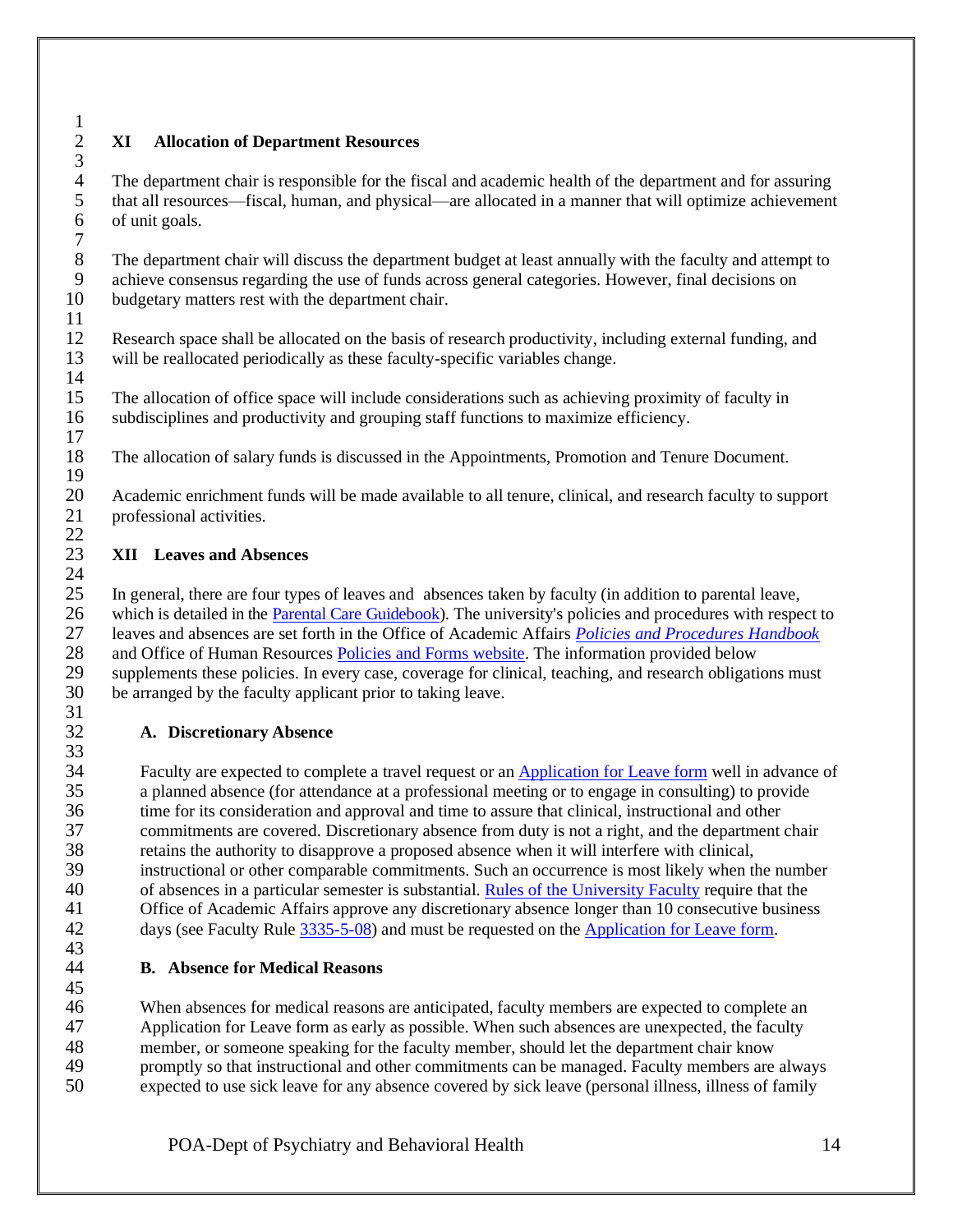1 members, medical appointments). Sick leave is a benefit to be used as needed—not banked. For<br>2 additional details see OHR Policy 6.27, which also describes Family Medical Leave (FML). additional details see OHR [Policy 6.27,](https://hr.osu.edu/public/documents/policy/policy627.pdf) which also describes Family Medical Leave (FML).

## <span id="page-14-0"></span>**C. Unpaid Leaves of Absence**

6 The university's policies with respect to unpaid leaves of absence and entrepreneurial leaves of absence are set forth in OHR Policy 6.45, http://www.hr.osu.edu/policy/index.aspx absence are set forth in OHR [Policy 6.45.](https://hr.osu.edu/public/documents/policy/policy645.pdf) <http://www.hr.osu.edu/policy/index.aspx>

## <span id="page-14-1"></span>**D. Faculty Professional Leave**

 Information on faculty professional leaves is presented in the OAA [Policy on Faculty Professional](https://oaa.osu.edu/assets/files/documents/facultyprofessionalleave.pdf)  [Leave.](https://oaa.osu.edu/assets/files/documents/facultyprofessionalleave.pdf) The information provided below supplements these policies.

 The department's **Executive Committee** will review all requests for faculty professional leave and make a recommendation to the department chair based on the following criteria: Convincing evidence that the proposed leave activities will accomplish one or more of the following:

- 17 i. enhance the faculty member's research success;
- 18 ii. enhance the department's stature.

 The chair's recommendation to the dean regarding an FPL proposal will be based on the quality of the proposal and its potential benefit to the department and to the faculty member as well as the ability of 22 the department to accommodate the leave at the time requested.

## <span id="page-14-2"></span>**XIII Supplemental Compensation and Paid External Consulting**

 $\frac{25}{26}$ 26 Information on faculty supplemental compensation is presented in the OAA Policy on Faculty<br>27 Compensation. Information on paid external consulting is presented in the university's Policy [Compensation.](https://oaa.osu.edu/assets/files/documents/facultycompensation.pdf) Information on paid external consulting is presented in the university's [Policy on Faculty](https://oaa.osu.edu/assets/files/documents/paidexternalconsulting.pdf)  [Paid External Consulting.](https://oaa.osu.edu/assets/files/documents/paidexternalconsulting.pdf) The information provided below supplements these policies.

29<br>30 This department adheres to these policies in every respect. In particular, this department expects faculty members to carry out the duties associated with their primary appointment with the university at a high

 level of competence before seeking other income-enhancing opportunities. All activities providing supplemental compensation must be approved by the department chair regardless of the source of

- compensation. External consulting must also be approved. Approval will be contingent on the extent to
- which a faculty member is carrying out regular duties at an acceptable level, the extent to which the extra
- 
- 36 income activity appears likely to interfere with regular duties, and the academic value of the proposed<br>37 consulting activity to the department. In addition, it is university policy that faculty may not spend mo consulting activity to the department. In addition, it is university policy that faculty may not spend more 38 than one business day per week on supplementally compensated activities and external consulting<br>39 combined.
- combined.
- 

 $\frac{3}{4}$ 

- Faculty who fail to adhere to the university's policies on these matters, including seeking approval for external consulting, will be subject to disciplinary action.
- 

Faculty with an administrative position (for example, chair, associate/assistant dean, center director)

- remain subject to the Policy on Faculty Paid External Consulting and with appropriate approval, are
- 46 permitted to engage in paid external work activities. However, faculty members with administrative positions are not permitted to accept compensation/honoraria for services that relate to or are the results
- positions are not permitted to accept compensation/honoraria for services that relate to or are the result of
- their administrative duties and responsibilities.
- 
- Should a department faculty member wish to use a textbook or other material that is authored by the faculty member and the sale of which results in a royalty being paid to him or her, such textbook or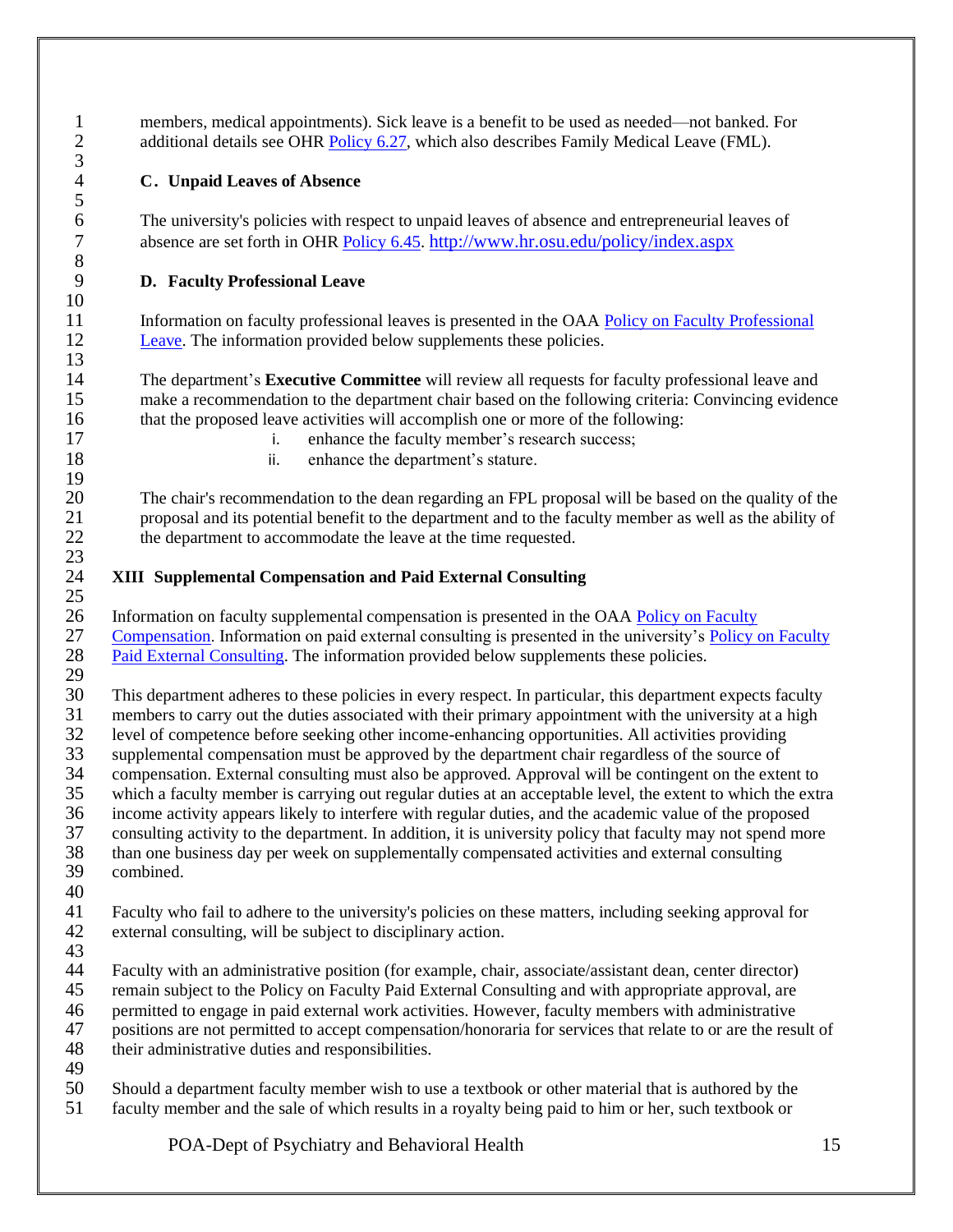material may be required for a course by the faculty member only if (1) the department chair and dean or 2 designee have approved the use of the textbook or material for the course taught by the faculty member,<br>3 or (2) an appropriate committee of the department or college reviews and approves the use of the textboo 3 or (2) an appropriate committee of the department or college reviews and approves the use of the textbook<br>4 or material for use in the course taught by the faculty member. or material for use in the course taught by the faculty member.

### <span id="page-15-0"></span> $\frac{5}{6}$ **XIV Financial Conflicts of Interest**

 8 Information on faculty financial conflicts of interest is presented in the university's **Policy on Faculty**<br>9 Financial Conflict of Interest. A conflict of interest exists if financial interests or other opportunities fo [Financial Conflict of Interest.](https://oaa.osu.edu/sites/default/files/uploads/policies/Faculty-Financial-Conflict-of-Interest.pdf) A conflict of interest exists if financial interests or other opportunities for tangible personal benefit may exert a substantial and improper influence upon a faculty member or administrator's professional judgment in exercising any university duty or responsibility, including designing, conducting or reporting research.

 $\frac{13}{14}$  Faculty members with external funding or otherwise required by university policy are required to file conflict of interest screening forms annually and more often if prospective new activities pose the 16 possibility of financial conflicts of interest. Faculty who fail to file such forms or to cooperate with<br>17 university officials in the avoidance or management of potential conflicts will be subject to discipling 17 university officials in the avoidance or management of potential conflicts will be subject to disciplinary action. action.

20 In addition to financial conflicts of interest, faculty must disclose any conflicts of commitment that arise<br>21 in relation to consulting or other work done for external entities. Further information about conflicts of in relation to consulting or other work done for external entities. Further information about conflicts of commitment is included in section IX above.

#### <span id="page-15-1"></span> $\frac{23}{24}$ **XV Grievance Procedures**

26 Members of the department with grievances should discuss them with the department chair who will<br>27 review the matter as appropriate and either seek resolution or explain why resolution is not possible. 27 review the matter as appropriate and either seek resolution or explain why resolution is not possible.<br>28 Content below describes procedures for the review of specific types of complaints and grievances Content below describes procedures for the review of specific types of complaints and grievances 

## <span id="page-15-2"></span>**A Salary Grievances**

 A faculty or staff member who believes that his or her salary is inappropriately low should discuss the 33 matter with the department chair. The faculty or staff member should provide documentation to support the complaint. support the complaint. 

 Faculty members who are not satisfied with the outcome of the discussion with the department chair and wish to pursue the matter may be eligible to file a more formal salary appeal (see the Office of Academic Affairs *[Policies and Procedures Handbook](https://oaa.osu.edu/policies-and-procedures-handbook)*). 

 Staff members who are not satisfied with the outcome of the discussion with the department chair and wish to pursue the matter should contac[t Employee and Labor Relations](https://hr.osu.edu/services/elr/) in the Office of Human Resources. 

## <span id="page-15-3"></span>**B Faculty Misconduct**

 Complaints alleging faculty misconduct or incompetence should follow the procedures set forth in Faculty Rule [3335-5-04.](https://trustees.osu.edu/rules/university-rules/chapter-3335-5-faculty-governance-and-committees.html)

## <span id="page-15-4"></span>**C Faculty Promotion and Tenure Appeals**

Promotion and tenure appeals procedures are set forth in Faculty Rul[e 3335-5-05.](https://trustees.osu.edu/rules/university-rules/chapter-3335-5-faculty-governance-and-committees.html)